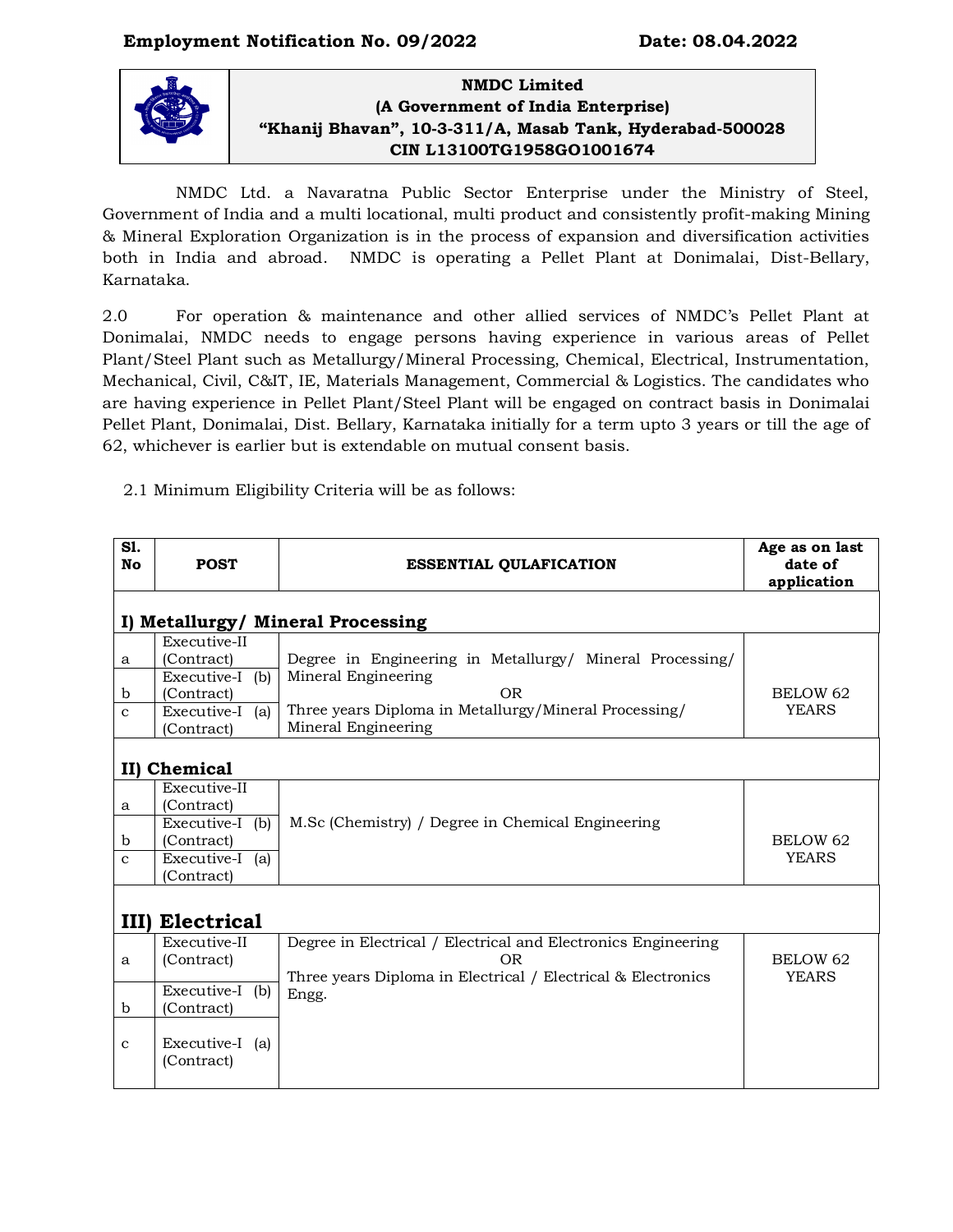|              | IV)<br>Instrumentation                            |                                                                                                                        |                                 |  |  |
|--------------|---------------------------------------------------|------------------------------------------------------------------------------------------------------------------------|---------------------------------|--|--|
|              | Executive-II                                      |                                                                                                                        |                                 |  |  |
| a            | (Contract)                                        |                                                                                                                        |                                 |  |  |
| $\mathbf b$  | Executive-I (b)<br>(Contract)                     | Degree in Instrumentation Engineering<br>OR                                                                            | BELOW 62                        |  |  |
| $\mathbf{C}$ | Executive-I (a)                                   | Three years Diploma in Instrumentation Engineering                                                                     | <b>YEARS</b>                    |  |  |
|              | (Contract)                                        |                                                                                                                        |                                 |  |  |
|              | V) Mechanical                                     |                                                                                                                        |                                 |  |  |
|              |                                                   |                                                                                                                        |                                 |  |  |
| a            | Executive-II                                      |                                                                                                                        |                                 |  |  |
|              | (Contract)                                        | Degree in Mechanical Engineering<br>OR.                                                                                | <b>BELOW 62</b>                 |  |  |
| b            | Executive-I (b)                                   | Three years Diploma in Mechanical Engineering                                                                          | <b>YEARS</b>                    |  |  |
|              | (Contract)                                        |                                                                                                                        |                                 |  |  |
| $\mathbf{C}$ |                                                   |                                                                                                                        |                                 |  |  |
|              | Executive-I (a)                                   |                                                                                                                        |                                 |  |  |
|              | (Contract)                                        |                                                                                                                        |                                 |  |  |
| VI)          | Civil                                             |                                                                                                                        |                                 |  |  |
| a            | Executive-II                                      |                                                                                                                        |                                 |  |  |
|              | (Contract)                                        | Degree in Civil Engineering                                                                                            |                                 |  |  |
|              |                                                   | <b>OR</b>                                                                                                              | BELOW <sub>62</sub>             |  |  |
| $\mathbf b$  | Executive-I (b)                                   | Three years Diploma in Civil Engineering                                                                               | <b>YEARS</b>                    |  |  |
|              | (Contract)                                        |                                                                                                                        |                                 |  |  |
| $\mathbf c$  | Executive-I (a)                                   |                                                                                                                        |                                 |  |  |
|              | (Contract)                                        |                                                                                                                        |                                 |  |  |
| VII)         | C&IT                                              |                                                                                                                        |                                 |  |  |
|              |                                                   |                                                                                                                        |                                 |  |  |
| a            | Executive-II                                      | Engineering<br>Computer<br>Information<br>Degree<br>in<br>&<br>in                                                      |                                 |  |  |
|              | (Contract)                                        | Technology/ Computer Science/ Information Science or M.C.A<br>or BE/B.Tech (Computer/ CS/IT) Or PG Diploma in Computer | <b>BELOW 62</b>                 |  |  |
| $\mathbf b$  | Executive-I (b)                                   | Application Programming/ Computer Management/ Systems                                                                  | <b>YEARS</b>                    |  |  |
|              | (Contract)                                        | Management (Two years duration).                                                                                       |                                 |  |  |
| $\mathbf c$  |                                                   |                                                                                                                        |                                 |  |  |
|              | Executive-I (a)                                   |                                                                                                                        |                                 |  |  |
|              | (Contract)<br><b>VIII) Industrial Engineering</b> |                                                                                                                        |                                 |  |  |
|              |                                                   |                                                                                                                        |                                 |  |  |
| a            | Executive-II                                      | Degree in Industrial Engineering                                                                                       |                                 |  |  |
|              | (Contract)                                        | OR                                                                                                                     |                                 |  |  |
| $\mathbf b$  | Executive-I (b)                                   | Degree in Mining / Mechanical/ Production Engineering or PG<br>Degree/ Diploma in Industrial Engineering               | <b>BELOW 62</b><br><b>YEARS</b> |  |  |
|              | (Contract)                                        |                                                                                                                        |                                 |  |  |
| $\mathbf c$  |                                                   |                                                                                                                        |                                 |  |  |
|              | Executive-I (a)                                   |                                                                                                                        |                                 |  |  |
|              | (Contract)                                        |                                                                                                                        |                                 |  |  |
|              | IX) Materials Management                          |                                                                                                                        |                                 |  |  |
| a            | Executive-II<br>(Contract)                        | Degree in any branch of Engineering or Technology                                                                      |                                 |  |  |
|              | Executive-I (b)                                   |                                                                                                                        | BELOW <sub>62</sub>             |  |  |
| b            | (Contract)                                        |                                                                                                                        | <b>YEARS</b>                    |  |  |
| $\mathbf c$  | Executive-I (a)                                   |                                                                                                                        |                                 |  |  |
|              | (Contract)                                        |                                                                                                                        |                                 |  |  |
|              | X) Commercial & Logistics<br>Executive-II         |                                                                                                                        |                                 |  |  |
| a            | (Contract)                                        | Degree in Engineering or Graduate from recognized university                                                           |                                 |  |  |
|              | Executive- $I$ (b)                                | with MBA or PG Degree/Diploma in Marketing / Foreign                                                                   |                                 |  |  |
| b            | (Contract)                                        | Trade/ Sales Management 02 years duration course)                                                                      | <b>BELOW 62</b>                 |  |  |
| $\mathbf c$  | Executive-I (a)                                   | OR                                                                                                                     | <b>YEARS</b>                    |  |  |
|              | (Contract)                                        | Graduate in Engineering with CA/ ICWA                                                                                  |                                 |  |  |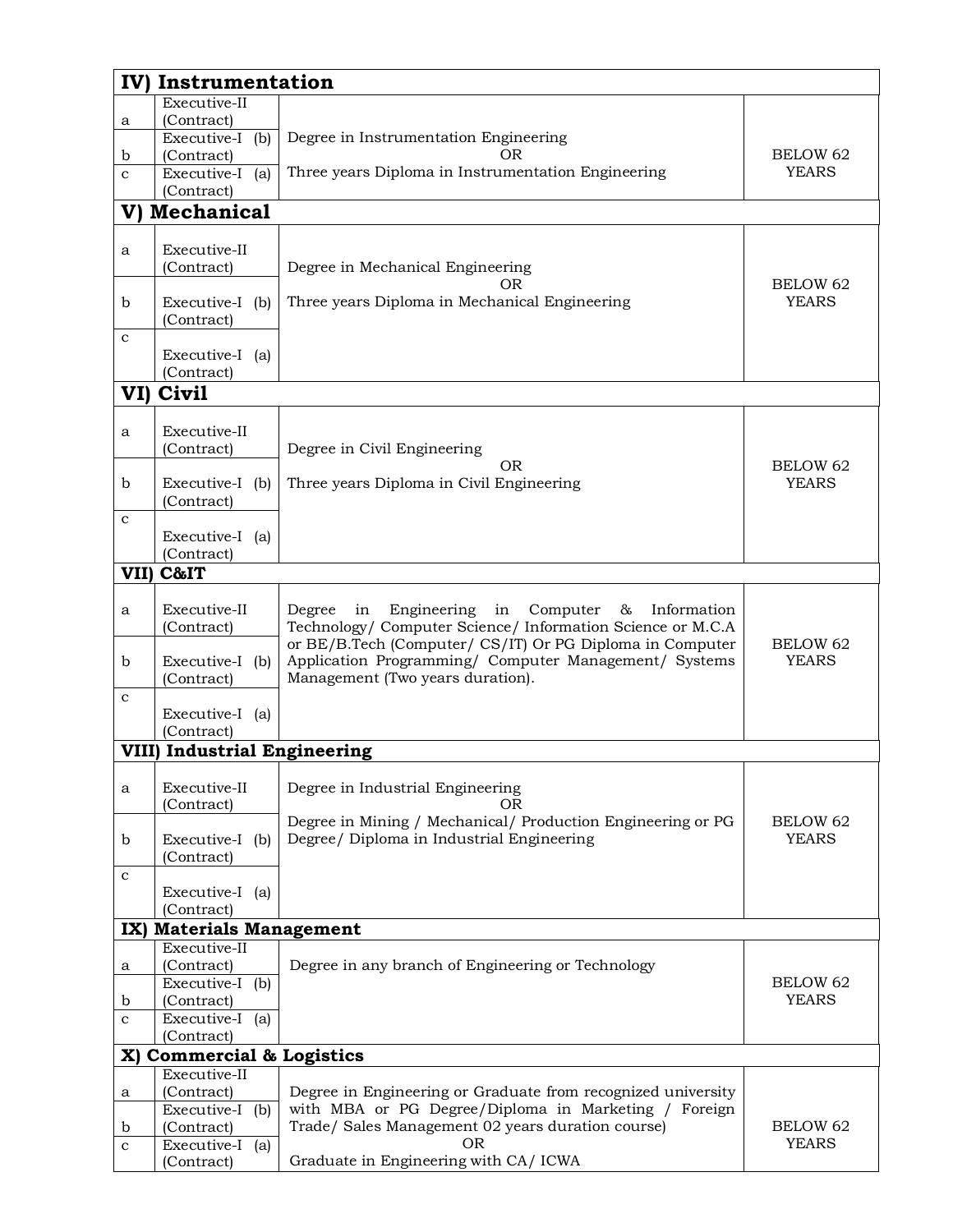#### **3.0 Experience required:**

|    | Sl.No.   Name of the Post  | <b>Post Qualification Experience</b>              |  |  |
|----|----------------------------|---------------------------------------------------|--|--|
| a) | Executive-II (Contract)    | Minimum 12 years relevant experience in concerned |  |  |
|    |                            | discipline in Executive cadre.                    |  |  |
| b) | Executive-I (b) (Contract) | Minimum 06 years relevant experience in concerned |  |  |
|    |                            | discipline in Executive cadre.                    |  |  |
| C) | Executive-I (a) (Contract) | Minimum 04 years relevant experience in concerned |  |  |
|    |                            | discipline in Executive cadre.                    |  |  |

Reservation for SC/ST/OBC(NCL)/EWS/PwBD & Ex-serviceman is as per Govt. of India guidelines.

### **4.0 Eligibility criteria:**

- a) Candidate should be a citizen of India.
- b) Candidate should be from the service of Central/State Govt PSEs / Private Sector Steel plant, Power Plant, Cement Plant, Chemical Plant etc and should possess requisite expertise in the concerned field.

### **5.0 Terms and conditions of contract**:

- **a)** Interested person having experience in any one of the above areas can apply on line only.
- **b) The period of contract** will be maximum upto **three years** initially or till the age of 62 years whichever is earlier. The initial agreed period can be extended based on performance and depending on the requirements, till the candidate attains the age of 62 years.
- **c)** Candidate's age should be below 62 years as on last date of application.
- **d) Remuneration:** The selected candidates will be paid following consolidated remuneration mentioned against each contractual post and the same can be increased up to maximum 10% on annual basis in subsequent years based upon their performance.

| SL. NO | <b>POST</b>                | Salary per month (consolidated) |
|--------|----------------------------|---------------------------------|
|        | Executive-II (Contract)    | Rs. $1,20,000/-$                |
| 02     | Executive-I (b) (Contract) | Rs. $90,000/-$                  |
| 03     | Executive-I (a) (Contract) | $60,000/-$<br>Rs.               |

- **e)** GST, as applicable, shall be borne by the company.
- **f)** The remuneration will be based on actual attendance and prorated deductions shall be made for their absence.
- **g)** Besides, they will be covered by a suitable Accidental Group Insurance for any accident occurred out of or in the course of employment during the period of their contract.
- **h)** Out patient expenses for self treatment @ Rs. 35,000/- per annum will also be paid
- **i)** The candidates selected must be medically fit and will be subject to medical fitness test at the Company's authorized medical hospital/centre.
- **j)** The engagement can be terminated by giving one months notice by either side. Once engaged, the candidate will not be allowed to take up any other assignment outside during the period of their engagement.
- **k) TA/DA**: In case of official tour, they will be eligible for TA/DA as applicable.
- **l) HRA**: HRA will be paid as applicable.
- **m) Leave:** The persons engaged on contract basis will be eligible for one day's Casual Leave per month limited to 12 days in a year. The CL can be availed within one Calendar year. The un-availed CL in a year cannot be carried forward. Encashment of CL is not permitted.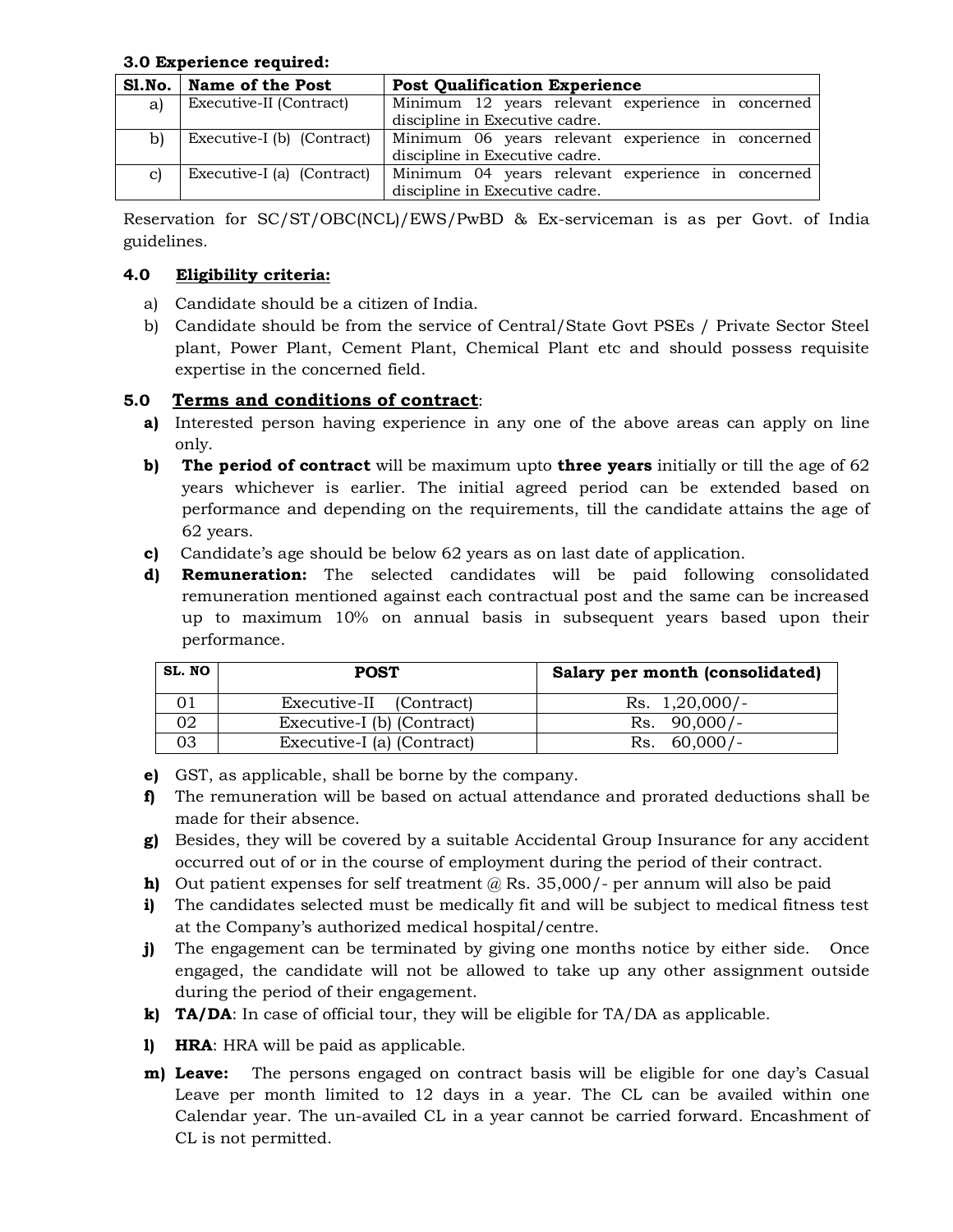- **n)** They will be eligible for weekly day of rest and public holidays as per rules of the Corporation.
- **o) Working hours:** They will have minimum 8 hours working per day. If required, they will have to work in shifts also as per the instructions of Officers/ In-charge of NMDC Limited.
- **p)** Apart from the above, no other monetary benefit shall be admissible.

**6.0 HOW TO APPLY:** Registration is to be made through online at NMDC Website i.e. career page of http://www.nmdc.co.in/

| S1.           |                                                                                                                                                                                                                                                                                                                                                                                                                                                         |
|---------------|---------------------------------------------------------------------------------------------------------------------------------------------------------------------------------------------------------------------------------------------------------------------------------------------------------------------------------------------------------------------------------------------------------------------------------------------------------|
| a.            | The site will be available/activated from on $08.04.2022$ to $28.04.2022$ 6.00 PM                                                                                                                                                                                                                                                                                                                                                                       |
| b.            | Helpline e-mail: $nmdc@jobapply.in$ to assist technical aspect of on-line mode will be<br>available between 10.00 AM to 6.00 PM on all working days.                                                                                                                                                                                                                                                                                                    |
| $C_{\bullet}$ | Candidates are required to fill all the details in on-line and upload soft copies of<br>photograph, all the relevant documents/certificates such as (i) Recent passport size<br>photograph (ii) Signature (iii) Matriculation $/10th$ certificate (iv) Certificates in support of<br>Qualification & Experience/ Service Certificate (v) Caste/Category Certificate,<br>SC/ST/OBC(NCL)/EWS/ PwD/ (vi) Last salary drawn certificate etc. as applicable. |
| d.            | For detailed notification along the candidates are advised to visit careers page of NMDC<br>website i.e. www.nmdc.co.in                                                                                                                                                                                                                                                                                                                                 |
| e.            | Before registering in on-line mode, candidates are advised to read the instructions of<br>notification carefully which will be available at NMDC website as mentioned at 6.0 above.                                                                                                                                                                                                                                                                     |
| f.            | Candidates are required to mention their date of birth and name as per Matriculation /<br>10 <sup>th</sup> class certificate issued by the recognized board. No other proof of date of birth and<br>name shall be accepted.                                                                                                                                                                                                                             |
| g.            | After Registration in online mode, the candidate is required to download the copy of filled<br>in application form and keep the print out of Application form generated by the online<br>system, after successful registration.                                                                                                                                                                                                                         |

#### **7.0 Verification of Documents with Originals:-**

The candidates who will be called for Interview are required to produce original documents/ testimonials, along with self-attested photo copies, in support of Age, Qualification, Experience, Caste, etc. for verification of their eligibility as per notification at the time of Interview. In case the candidate(s) do not produce / submit the required documents before attending Interview, the candidate(s) will not be permitted to attend the same. The decision of Management is final in this regard. The candidates are advised to carry the application form at the time of Interview.

**8.0 Selection procedure**: Selection will be made by a duly constituted Committee through Walk- in- drive (interview) to assess their suitability.

**9. 0** Walk-In-Drive (Interview) will be held at **Bellary & Bangalore (Karnataka).** The date & time of Walk-In-Drive (Interview) will be displayed in NMDC Website. The candidates who have registered successfully will be intimated through email and SMS only for attending Walk-In-Drive (Interview). The Walk-In-Drive (Interview) may be conducted in short notice, considering the requirement. No other communication will be sent to the candidates for Interview. NMDC will not be responsible for any loss of e-mail sent due to invalid/ wrong email ID provided by the candidate.